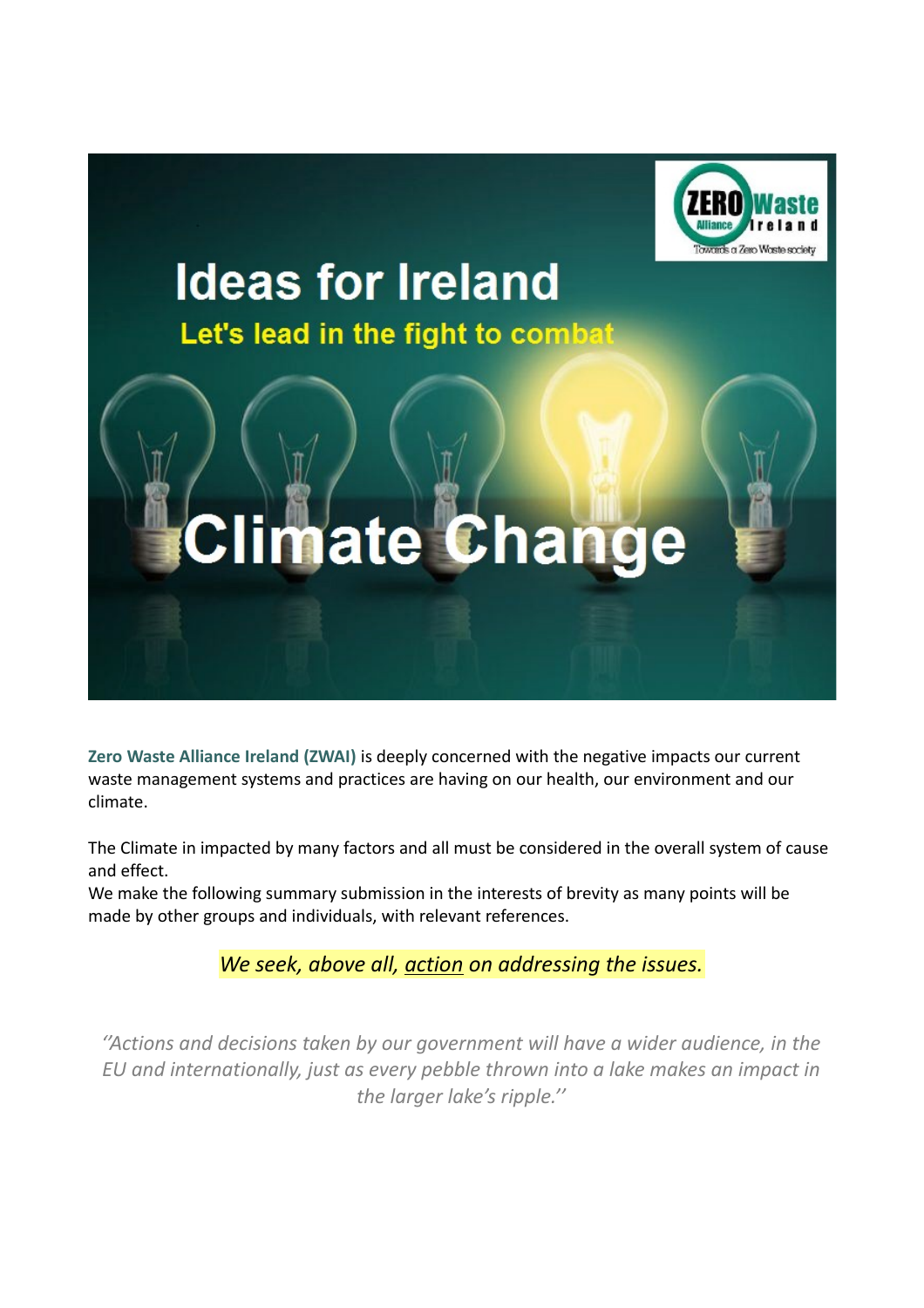### **Our Basic Principles**

It is a basic principle that human communities must behave like natural ones, living comfortably within the natural flow of energy from the sun and plants, producing no wastes which cannot be recycled back into the earth's systems, and guided by new economic values which are in harmony with personal and ecological values.



In nature, the waste products of every living organism serve as raw materials to be transformed by other living creatures, or benefit the planet in other ways.

Instead of organising systems that efficiently dispose of or recycle our waste, we need to design systems of production that have little or no waste to begin with.

There are no technical barriers to achieving a "*zero waste society*", only our habits, our greed as a society, and the current economic structures and policies which have led us to the present environmental, climatic, social and economic difficulties.

**"Zero Waste"** is a realistic whole-system approach to addressing the problem of society's unsustainable resource flows – it encompasses waste elimination at source through product design and producer responsibility, together with waste reduction strategies further down the supply chain, such as cleaner production, product repairing, dismantling, recycling, re-use and composting.

**ZWAI** strongly believes that Ireland should have a policy of not sending to other countries our wastes for further treatment or recycling, particularly to developing countries where local populations are being exposed to dioxins and other very toxic POPs. Relying on other countries' infrastructure to achieve our "recycling" targets is not acceptable from a global ecological, climate impacts and societal perspective.

In recent years, Zero Waste Alliance Ireland has made the following submissions in response to public consultations:

a) in Sept 2011, to the Department of the Environment, Community and Local Government, on waste policy;

b) in Sept 2012, to the Environmental Protection Agency, on the Agency's draft National Implementation Plan (NIP) for the Stockholm Convention;

c) in Dec2013, to Dublin City Council Regional Waste Coordinator in response to a notice of intention to commence preparation of regional waste management plans;

d) in Feb 2014, to the Dept of the Environment, Community and Local Government, on proposals for the regulation of household waste collection & dealing with used or end-of-life tyres;

e) in Jan 2015, to the Eastern & Midlands Regional Waste Coordinator, Dublin, on the Eastern and Midlands Draft Regional Waste Management Plan 2015 – 2021;

f) in March 2015, to the Environmental Protection Agency in response to the Agency's public consultation on the National Inspection Plan 2015-2017 for Domestic Wastewater Treatment Systems; and,

g) in April 2015, to Irish Water, on the Draft Water Services Strategic Plan.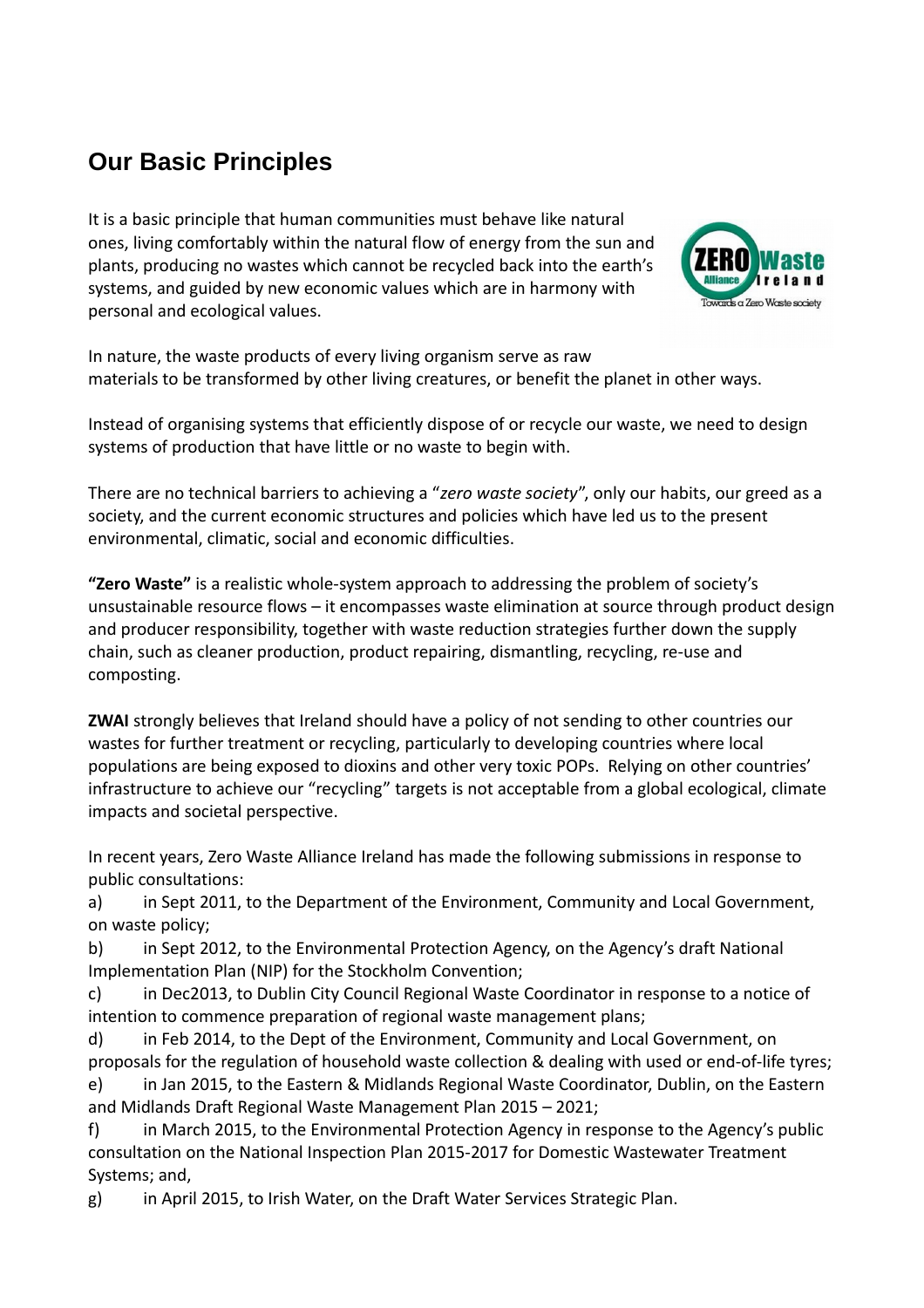#### **The Background - Sustainability and the Circular Economy**

The goal of environmentally sustainable development requires, as a basic principle, that human communities must behave like natural ones, living comfortably within the natural flow of energy from the sun and plants, producing no wastes which cannot be recycled back into the earth's systems, and guided by new economic values which are in harmony with personal and ecological values. In nature, the waste products of every living organism serve as raw materials to be transformed by other living creatures, or benefit the planet in other ways. Our policies and our practices need to mirror this ecological reality.

While land filling may have to remain an acceptable means of dealing in the very short term with residual quantities of non-recyclable and non-compostable municipal solid wastes, the only longterm sustainable solution is to completely eliminate the production of materials which cannot be re-used, recycled or naturally bio-degraded. This will result not only in a saving of scarce resources, but will re-adjust our relationship to the earth's material assets from a linear to a cyclical one, enhancing our ability to live comfortably while reducing environmental damage. It is in this holistic context that we make the following summary submissions.

## **Itemised actions proposed.**

1. The Government must confirm now that Ireland will **stop burning waste** either in Incinerators or RDF (Refuse Derived Fuel) facilities and Cement Kilns. Ban any new Incineration plans. Ban burning of used Tyres. In essence adopt, and be a leader in achieving, the **Circular Economy**  direction set by the EU. We all know, from numerous Bord Pleanala and EPA Oral Hearings, that



Incinerators contribute to climate warming by emitting greenhouse gases (GHGs). The most common greenhouse gases associated with the incineration process are carbon dioxide, nitrous oxide, carbon monoxide, and sulfur dioxide (NoX and SoX). Every tonne of waste emits 1 tonne of CO2. The growing presence of these gases in our atmosphere is a contribution in speeding up the effects of climate change .

2.Implement an **affordable Food Waste prevention strategy** to ensure Food Waste is no longer rotting in Landfills. This means regulation, monitoring and enforcement. They cannot rely on the private sector alone to deliver a nationwide solution.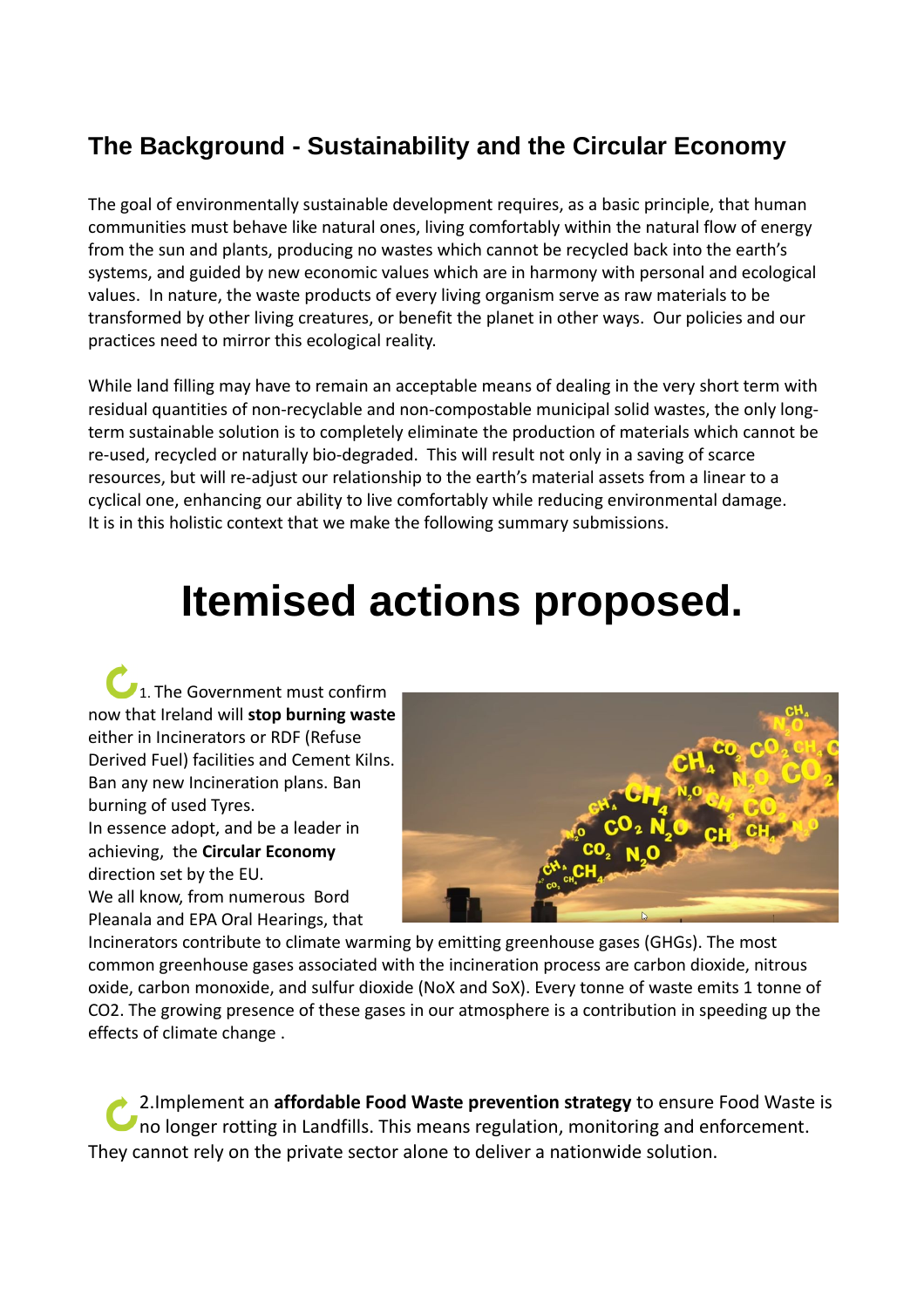## **Fight Food Waste From Farm to Fork**

3.Create a consumer awareness **crusade against Food Waste** from Farm to Fork and back it up with legislation to allow surplus food sharing. This will prevent water, land, resources, energy and time being wasted and lower emissions all along the path.

4. **Micro generation**: Kick-start **community ownership of renewable energy** by introducing a fair payment for solar electricity and enabling grants for domestic micro-generation and efficiency schemes.

5. The Government must confirm now that Ireland will **stop burning coal** for electricity in 2022 & peat for electricity in 2020.





b) **Electric Vehicle Support Network**: Provide leadership in establishing a viable charging network of points for Electric Vehicles nationally.

c) **SPATIAL PLANNING**: Plan buildings and developments to minimize use of transport and make cycle lanes a mandatory element of all new roads.

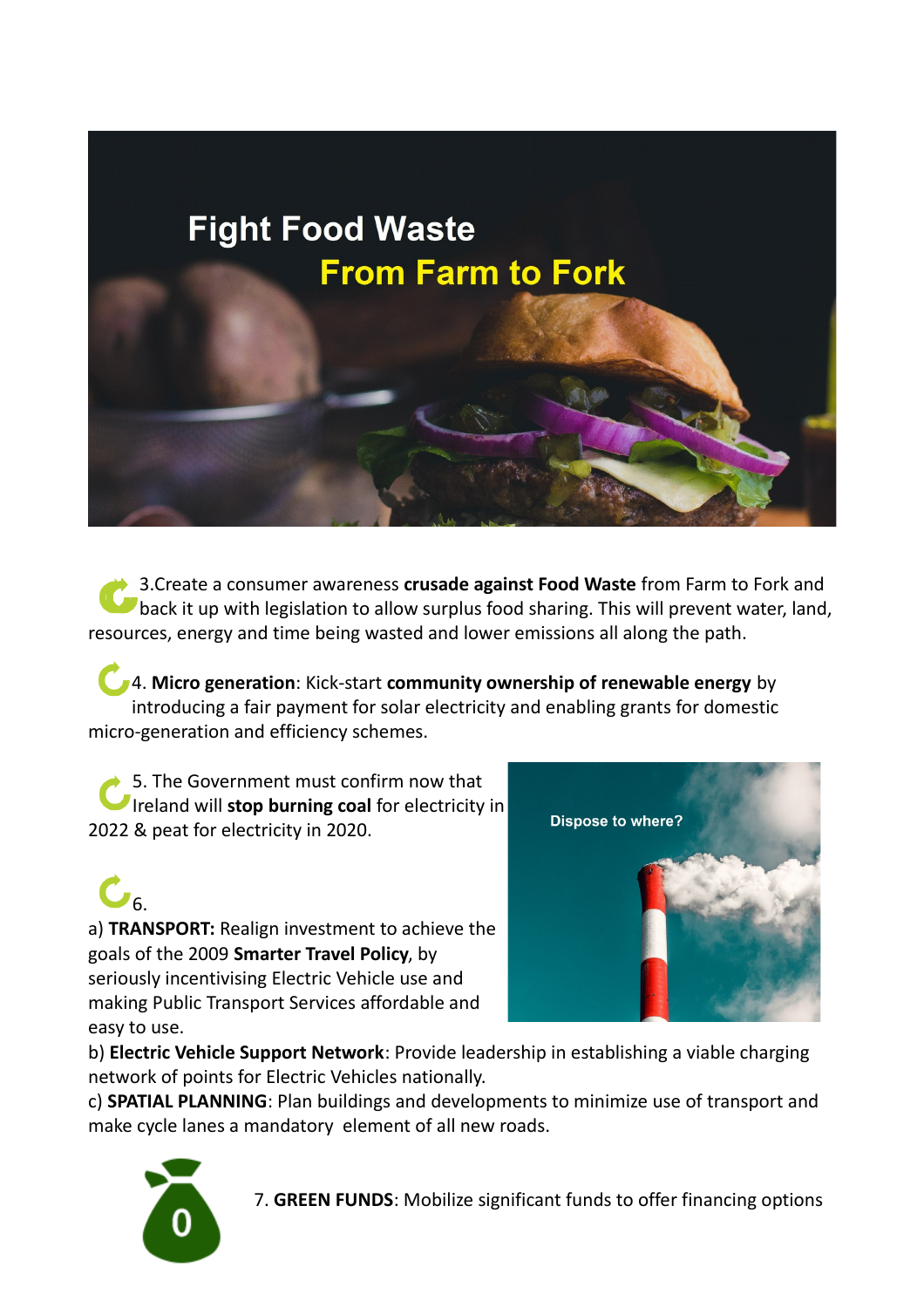and project management support to households and commercial enterprises to upgrade the energy performance of their homes/premises.

8. Decide now that from 2020 all **new buildings** built in Ireland will produce minimal carbon pollution through energy efficiency measures.

9. R**estore Ireland's peatlands as a means of emissions reduction** and carbon storage and to assist in important biodiversity protection and flood protection.

10. The Government should make regular contributions to the **UN Green Climate Fund** that are in line with Ireland's responsibility for climate change.

11. The Oireachtas should pass the **Fossil Fuel Divestment Bill** to divest the Ireland Strategic Investment Fund from fossil fuels as soon as possible.

12. **Health**: Encourage and support a transition to a more-plant based diet for the sake both of our health and of the climate.

13. **Agriculture** : **Support farmers** financially and educationally to gradually transition away from intensive meat and dairy production and to generate their own energy from sustainable sources (Wind, Solar, BioMass, Waste Digestion etc).

14. End all new **oil and gas exploration** in Irish waters and divert incentives to Sustainable/renewable energy programmes.

15. Commit Ireland to doing our fair share to meet the temperature goals of the Paris Agreement and update Ireland's national policy to reflect this.

16. Push the EU to revise and strengthen its targets in light of the Paris Agreement, in line with science and equity.

17. **Adopt 5-year climate action plans** that contain specific 5-year emissions reduction targets in line with the Government's 2050 transition objective.

18. **Align policies:** Ensure decisions taken on major national policies, such as capital investment and spatial planning, align with Ireland's emission reduction commitments.